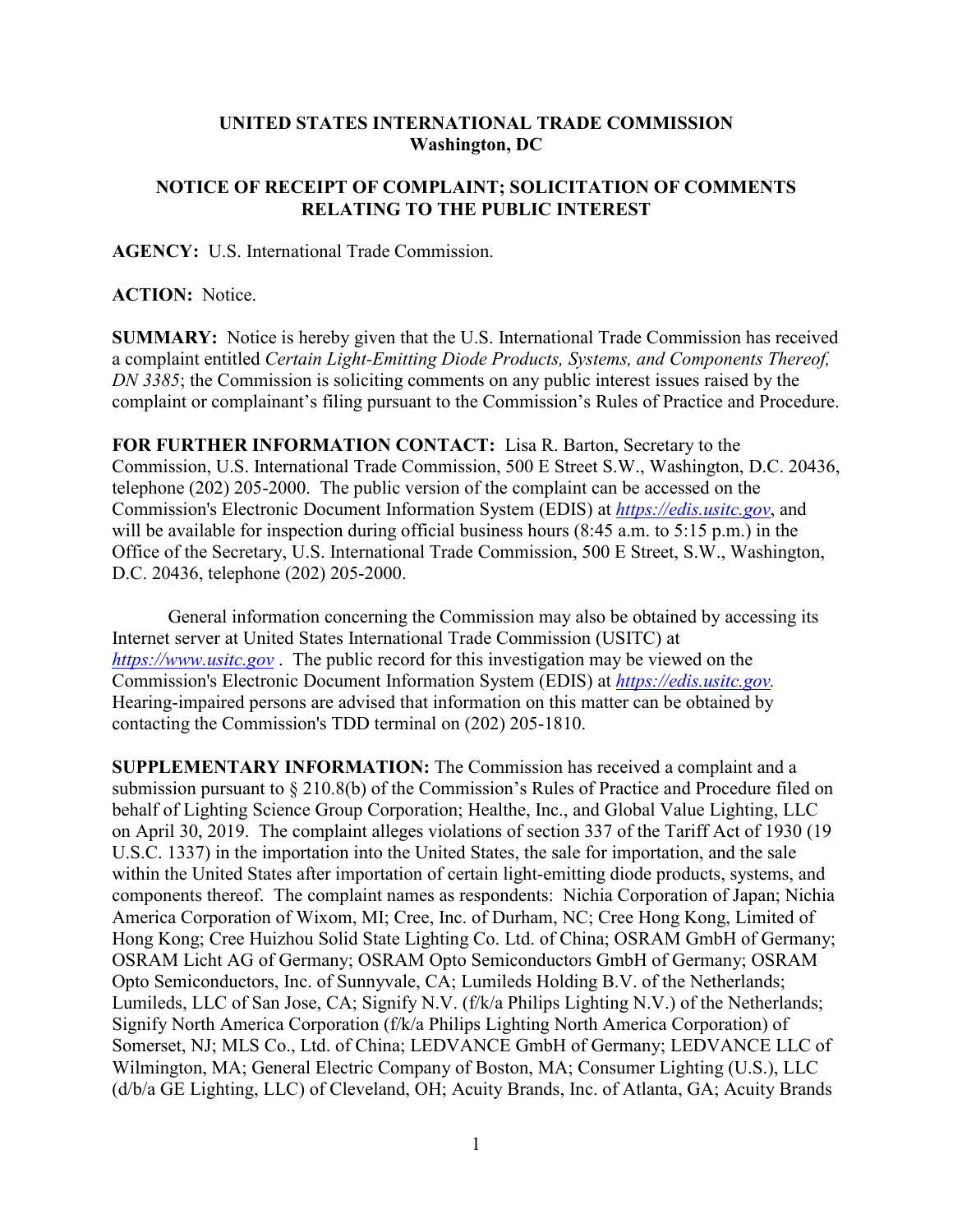Lighting Inc. of Conyers, GA; Eaton Corporation plc of Ireland; Cooper Lighting, LLC of Peachtree City, GA; Cooper Industries, LLC of Houston, TX; Leedarson Lighting Co., Ltd. of China; and Leedarson America, Inc. of Smyrna, GA. The complainant requests that the Commission issue a general exclusion order, a limited exclusion order, cease and desist orders and impose a bond upon respondents' alleged infringing articles during the 60-day Presidential review period pursuant to 19 U.S.C. 1337(j).

Proposed respondents, other interested parties, and members of the public are invited to file comments, not to exceed five (5) pages in length, inclusive of attachments, on any public interest issues raised by the complaint or § 210.8(b) filing. Comments should address whether issuance of the relief specifically requested by the complainant in this investigation would affect the public health and welfare in the United States, competitive conditions in the United States economy, the production of like or directly competitive articles in the United States, or United States consumers.

In particular, the Commission is interested in comments that:

- (i) explain how the articles potentially subject to the requested remedial orders are used in the United States;
- (ii) identify any public health, safety, or welfare concerns in the United States relating to the requested remedial orders;
- (iii) identify like or directly competitive articles that complainant, its licensees, or third parties make in the United States which could replace the subject articles if they were to be excluded;
- (iv) indicate whether complainant, complainant's licensees, and/or third party suppliers have the capacity to replace the volume of articles potentially subject to the requested exclusion order and/or a cease and desist order within a commercially reasonable time; and
- (v) explain how the requested remedial orders would impact United States consumers.

Written submissions on the public interest must be filed no later than by close of business, eight calendar days after the date of publication of this notice in the *Federal Register*. There will be further opportunities for comment on the public interest after the issuance of any final initial determination in this investigation. Any written submissions on other issues should be filed no later than by close of business nine calendar days after the date of publication of this notice in the *Federal Register*. Complainant may file a reply to any written submission no later than the date on which complainant's reply would be due under  $\S 210.8(c)(2)$  of the Commission's Rules of Practice and Procedure (19 CFR 210.8(c)(2)).

Persons filing written submissions must file the original document electronically on or before the deadlines stated above and submit 8 true paper copies to the Office of the Secretary by